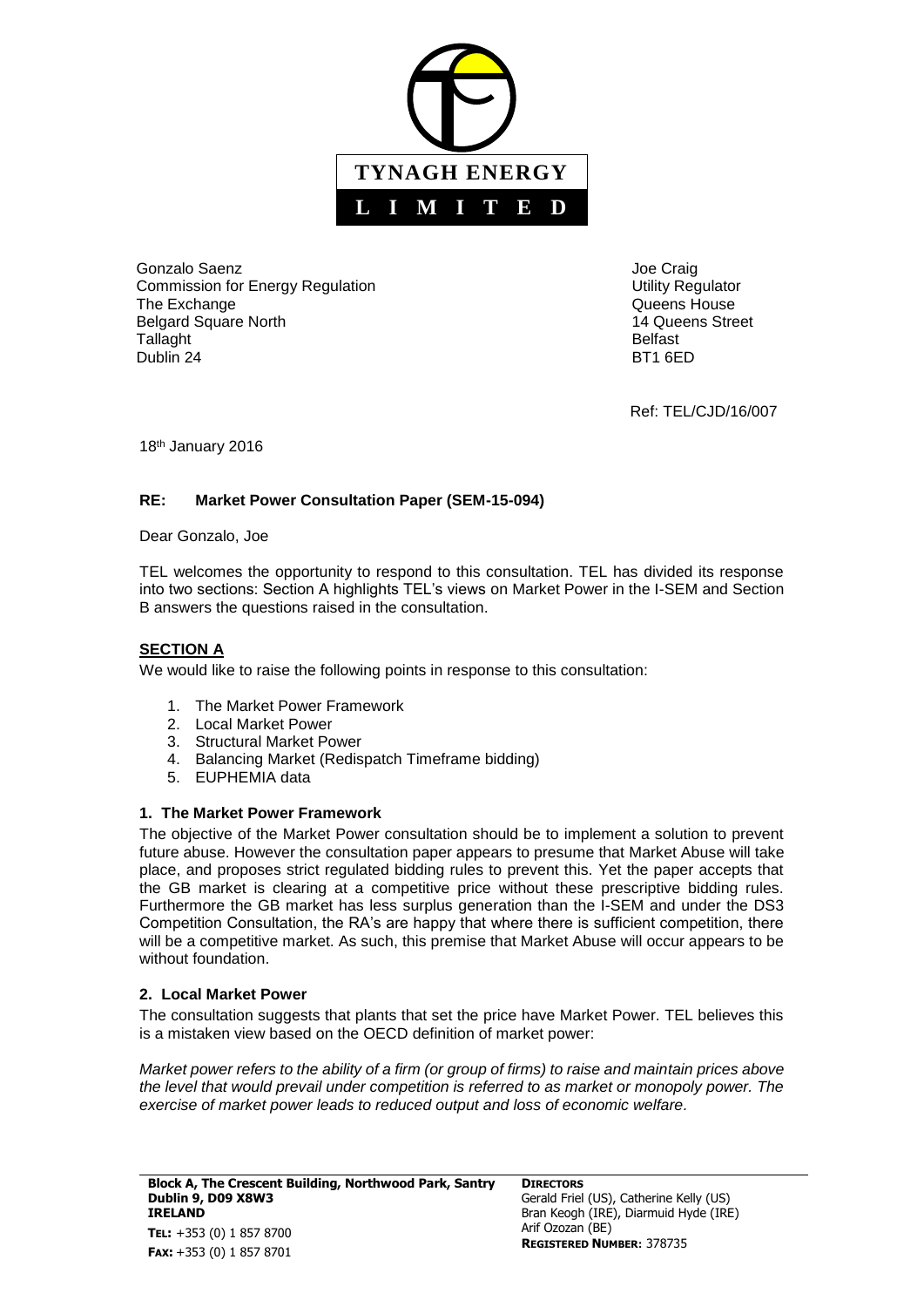

In the Market Power workshop (02/12/2015), an example was presented showing that a specific generator set the price 6% of the time. The implication being that that this generator has market power. This is not the case. If the participant were the marginal plant and were to raise their prices they would be replaced by another generator from their price band. They would lose their place in the merit order and would lose revenue.

From a price aspect the SEM is currently effectively grouped into 7 price bands:

- a) Priority Dispatch
- b) Moneypoint, Kilroot, Seal Rock and Dublin Bay.
- c) Whitegate, Great Island, Aghada 2
- d) Tynagh, Coolkeeragh, Huntstown 2
- e) Huntstown 1, Poolbeg, Ballylumford
- f) Peakers
- g) DSM

For any unit within one of these bands to abuse market power they must be sure that they are the marginal plant, that they will set the price, and that they can still run at a higher price. This is not possible in the SEM and it certainly won't be possible when there is efficient Interconnector Flow under EUPHEMIA with higher wind generation.

This reasoning (that setting price gives market power) also colours the RAs discussion of local market power and the mitigation measures suggested on pg 86. The only plant that are in a position to exercise local market power are those that are must-run or a member of a small group that can alleviate a transmission constraint e.g. the Dublin Constraint or the North West Generation Constraint. It does not include plant that are part of a large constraint group (i.e. min 5 units in the south). Nor does it include plant that are brought off to make way for those plant. This is because the TSO has a choice between which plant to constrain down/off therefore an individual plant could not maintain prices above competitive level regardless of how it bid.

#### **3. Structural Market Power**

When discussing market power the OECD states the following:

*A firm's ability to raise its prices is usually constrained by competitors and the possibility that its customers can switch to alternative sources of supply. When these constraints are weak, a firm is said to have market power and if the market power is great enough, to be in a position of dominance*. 1

If there are to be mitigation measures these should be on those market participants that are pivotal. From the analysis in the consultation paper two participants have a significant market share. According to the OECD these are the players that are in a position of dominance and therefore should bear the most scrutiny. To this end any mitigation measures employed in the Forward and DA/ID markets should be focused on these two participants. Option 4 together with a Forward Contracting Obligation on these identified participants is the most appropriate of the options listed.

## **Day Ahead / Intra Day Options**

#### *Option 4: Market Abuse Condition*

Option 4 with a FCO is targeted as it only applies to the dominant participants, effective as the FCO removes the incentive to raise prices in the DAM, practical as it would enable RAs to focus resources where they are most effective, and transparent as it recognises the fact that Euphemia bids will not allow strict SRMC at all times and generators must be free to structure bids accordingly.

l

<sup>1</sup> <http://www.oecd.org/competition/abuse/>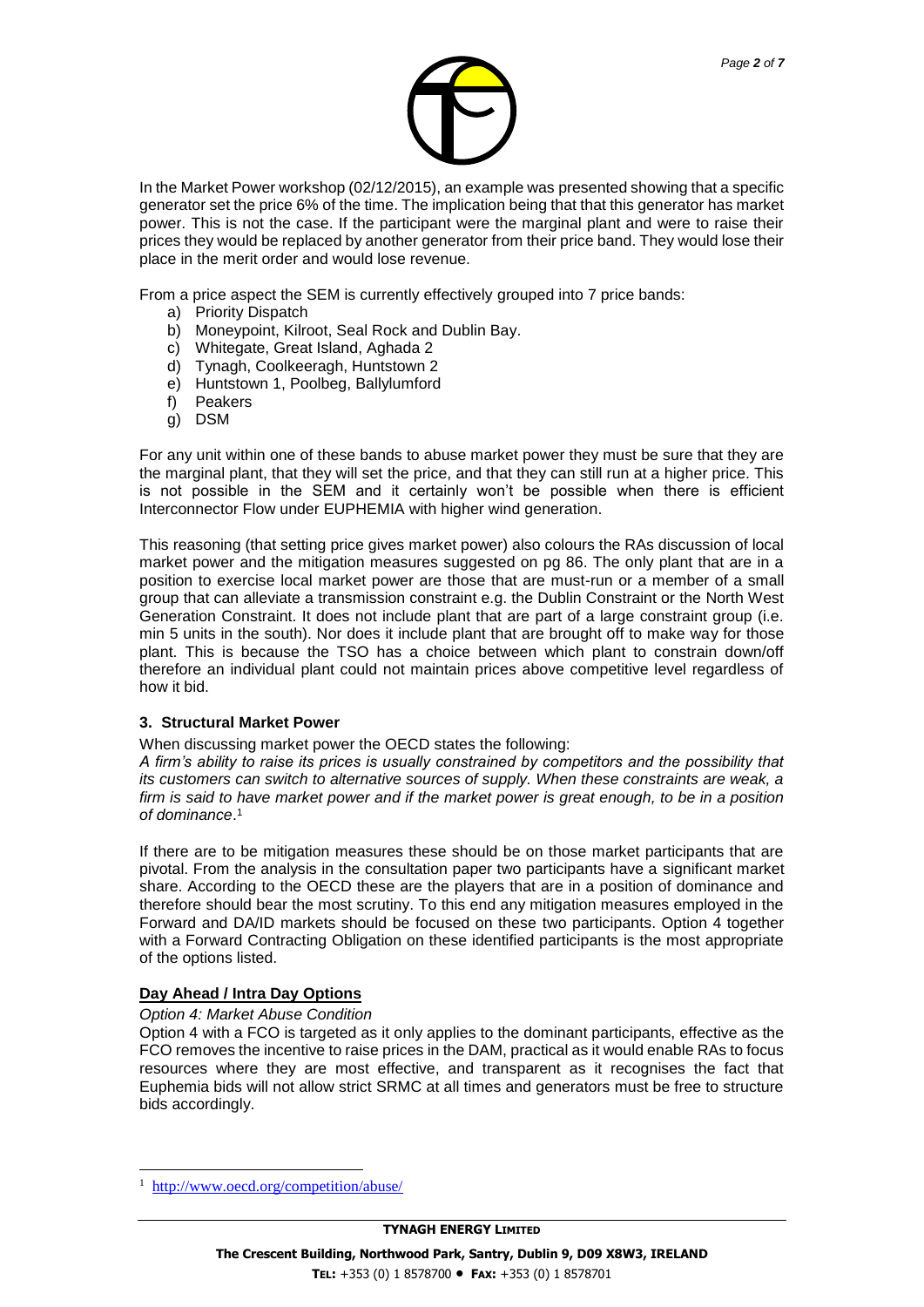

## *Option 1: Prescriptive Bidding Controls*

This option does not target the abuse of market power by participants who hold market power. Instead it attempts to control market competition through SRMC bidding. Out of all of the options it is the least flexible, practical, targeted and effective at preventing/mitigating the abuse of market power. We would agree with point 8.9.8 that "it is not appropriate to implement this option".

#### *Option 2: Bidding Principles and Ex-Post Enforcement*

A deviation from SRMC does not represent abuse of market power. The reason for applying this option because "there is a concern of not being able to differentiate between the exercise of market power and genuine legitimate behaviour leading to high price of scarcity" (point 4.2.6) should not be considered. This option does not prevent market power abuse through a targeted and effective procedure. This option would also require more resources from the MMU to monitor the bidding strategies of each participant.

## *Option 3: Ex-Post Enforcement Only*

As highlighted in point 8.10.5, the practicality of this option being ready for I-SEM go live is questionable. Similar to option 2, the use of other metrics, rather than deviation from SRMC, to determine market power abuse is required to develop a market that has liquidity and is truly competitive.

## **Balancing Market**

If there are to be Market Power mitigation measures then these should be targeted at those market participants that can both "raise and maintain prices" as these are the participants that have market power according to the OECD definition. To this end Option 2a seems the best of the available options as it is the most targeted and effective.

## *Option 1: MMU Triggered Intervention*

This is not an option to prevent/mitigating market power abuse as it is performed ex-post. It is more a "punishment" type option. The punishment for market power abuse is for the TSO to replace the unit's offers with SMRC for a "number of future settlement periods". A big problem with this option is how will the number of future settlement periods be determined? Will it be dependent on the type and impact of market power abuse? Will industry and RAs agree within the tight timelines required to deliver the I-SEM? This option could cost more to implement considering it requires significantly more MMU resources than the other available options and the transparency of the option depends heavily on increased publication of operations by the MMU.

## *Option 2b: Automated Intervention Flagging and Tagging*

This option is based on the Flagging and Tagging process which is currently requiring significant analysis in the Market Rules working group. Considering the discussion in the market rules working group, the transparency of this option does not appear to be as straight forward as first thought. Further clarification is required on the point at which the TSO replaces the offer i.e. is it the flagging or tagging step? This option still requires significant analysis on the impact the flagging and tagging process has on identify market power abuse. The transparency of the option is heavily dependent on the publication of TSO flagging and tagging.

## *Option 3: Prescriptive Bidding Controls*

This option does not target the abuse of market power by participants who hold market power. Instead it attempts to control market competition through SRMC bidding. Out of all of the options it is the least flexible, targeted and effective at preventing/mitigating the abuse of market power.

## **4. Balancing Market (Redispatch Timeframe Bidding)**

The latest from the Market Rules Group suggests that the Balancing Market will be split into two markets. A Redispatch timeframe for the 23 hours up to the last hour, and a 'Last Hour' timeframe. The 'Last Hour' timeframe will be simple incs and decs, while the Redispatch will

#### **TYNAGH ENERGY LIMITED**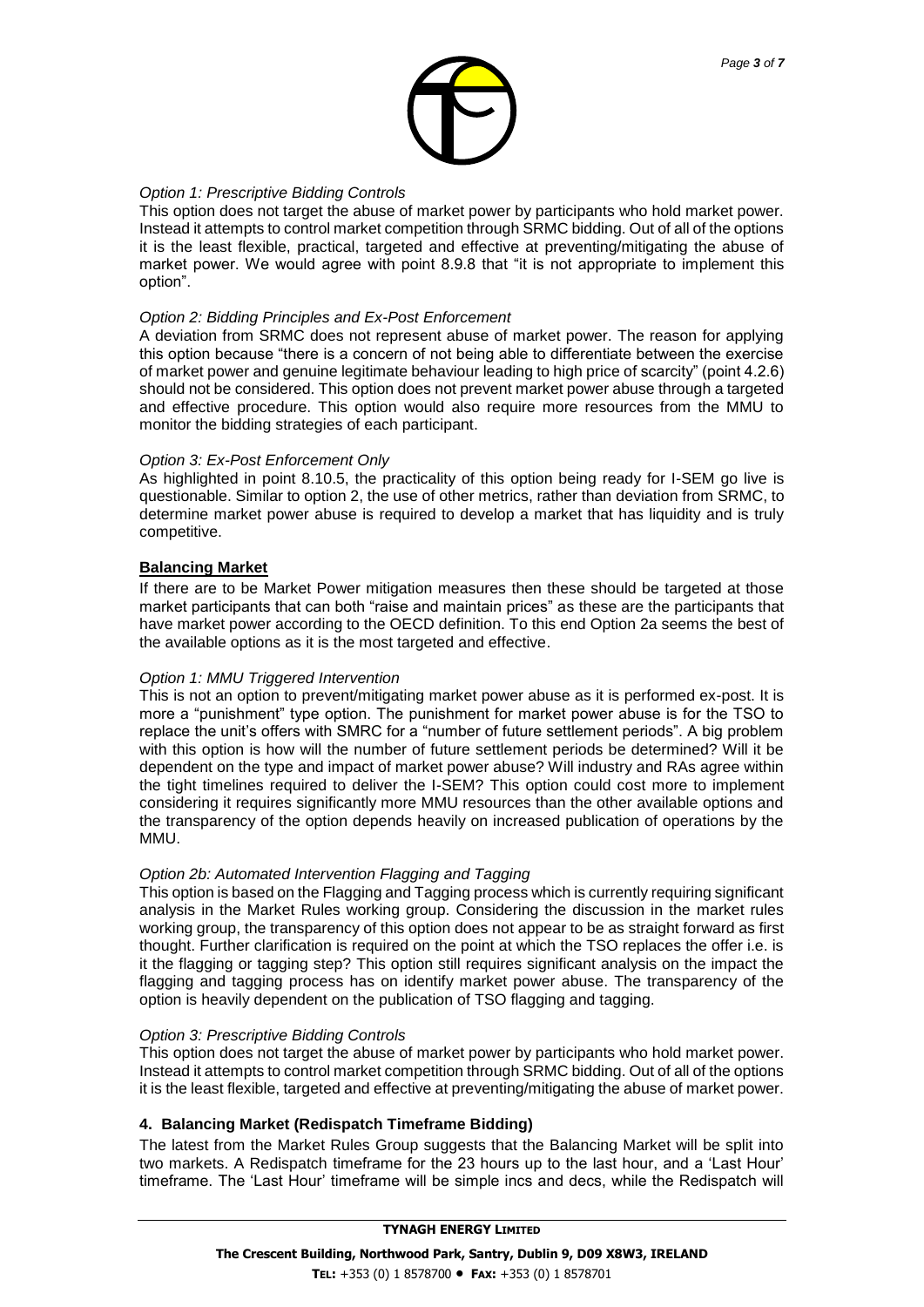

have complex bids. In the Redispatch timeframe plants will be required to submit one bid which will stay active for every subsequent trading period until it is replaced.

SRMC in the Redispatch timeframe will be extremely complex for CCGT's who have an annual Gas Capacity holding.



Take for example a CCGT that is not running and has an Annual Gas Capacity holding equivalent to 50% of the requirement for baseload running. The plant's bid into the Redispatch market will not initially (at 11PM) take into account the cost of Daily Gas Capacity (see diagram). The annual booking will be sufficient to account for the six hours until the start of the new gas day (5AM). However if the plant is called on at 5AM it may be subject to running for 24 hours at baseload and therefore would need to increase prices to include daily gas capacity. For every subsequent hour the price would fall as can be seen in the curve, until the point where the annual gas capacity would again be sufficient for the remaining hours.

The trouble is, if there is an open instruction at 11PM, the plant may be called on and may stay for a number of hours, possibly for the subsequent full gas day. The open instruction will use the price at 11PM. This SRMC price will not include the price of daily gas capacity and the generator might bear a significant loss.

## **5. EUPHEMIA Data**

The current SEMO website publishes a large quantity of data that allows all generators to know where they stand relative to all other generators in the market. The current proposal is that bids into EUPHEMIA will not subsequently be published. This is a huge Market Power issue. If this data is not published those generators with a portfolio position will be able to establish with a degree of certainty other generators bids, and be able to devise a bidding strategy accordingly. However those single unit generators will only know that they are not running.

TEL urges the SEMC to ensure that the current levels of market data continue to be available under the new market.

## **SECTION B**

*2.7.1 - Do you agree with the policy developments and trends identified (above) as potentially impacting on an I-SEM market power mitigation strategy?* 

Yes.

**TYNAGH ENERGY LIMITED**

*Page 4 of 7*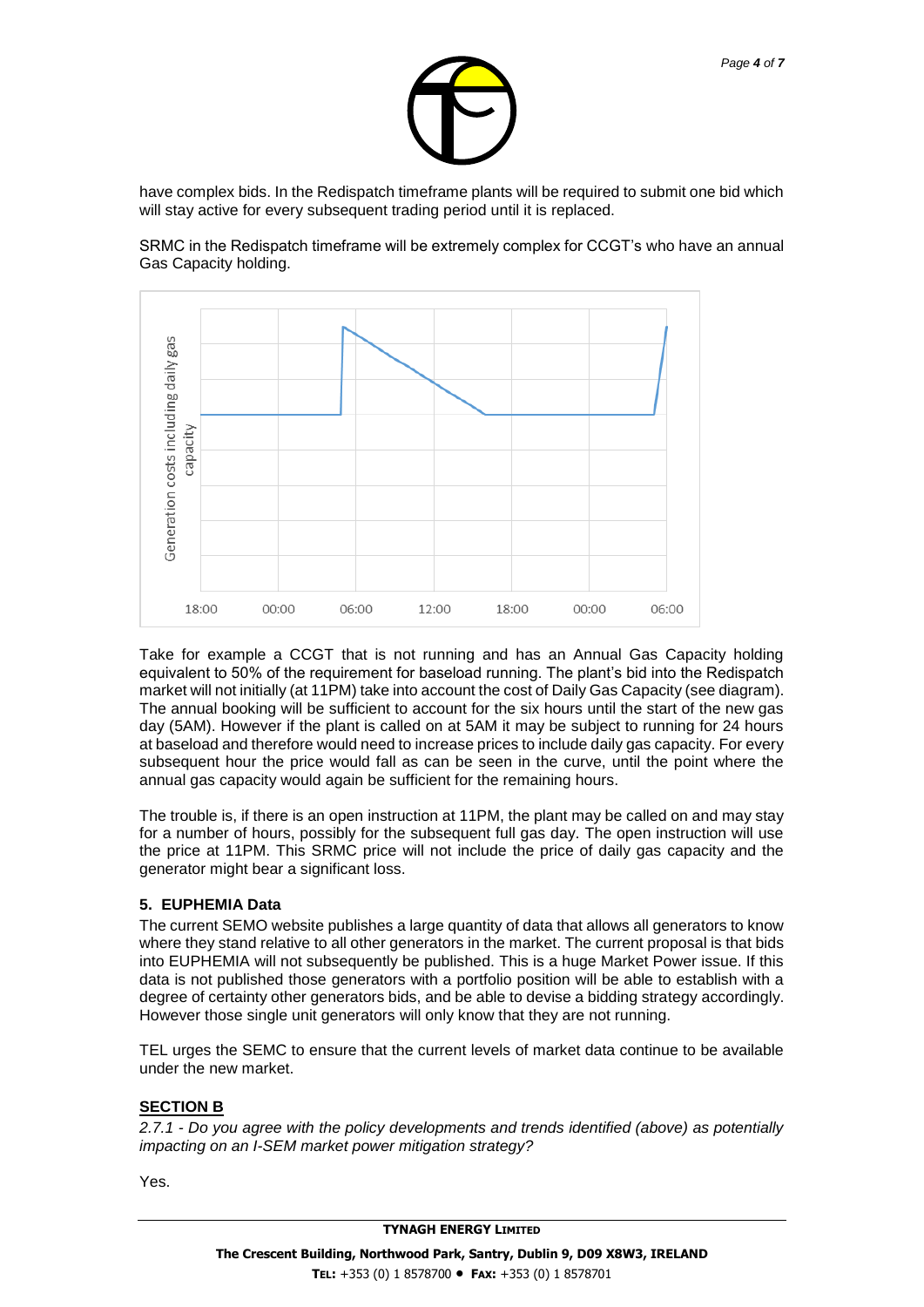

*2.7.2 - Are there other factors not identified here which you consider relevant?* 

No. But it is worth bearing in mind, that the purpose of the paper is not to mitigate against market power, but only against market power abuse.

*3.6.1 - Do you agree with the proposed appropriate markets/trading periods for assessing market power in I-SEM's energy and financial markets?* 

The Imbalance Pricing plain English document states that complex orders (start costs, no load costs and incremental price and quantity pairs) are to apply to the Redispatch timeframe (up to H-1) and simple bid offers (incremental price and quantity pairs only) are to apply to the Last Hour timeframe (from H-1). This paper does not discuss how the market power rules in the balancing market apply to the complex and simple bid orders in the Redispatch and Last Hour Timeframes.

*3.6.2 - Do you agree with the proposed geographic scope of the proposed markets/trading periods?* 

Yes.

*4.8.1 - Do you agree with the proposed definition of competitive behaviour and pricing in I-SEM?* 

This definition is based on "a concern of not being able to differentiate between the exercise of market power and genuine legitimate behaviour leading to high price of scarcity" (4.2.6). It is unfair to assume that any deviation from SRMC bidding is uncompetitive behaviour or abuse of market power.

*4.8.2 - Do you think that the suggested examples in which market power can be exercised in I-SEM captures the relevant issues?* 

TEL agrees with the suggestion of physical/quantity withholding, financial/economic withholding, pricing strategy and transmission related strategies as examples of abusing market power. However, TEL do not agree that any deviations from SRMC is the abuse of market power. Is the purpose of this consultation to prevent market power or to prevent the abuse of market power?

*4.8.3 - Do you agree that the potential for market power abuse in I-SEM appears to be weaker in the forward financial market compared to the physical markets?*

Yes.

*4.8.4 - Do you agree with the implications for market power arising from interactions between the physical markets, CRM, FTRs and DS3 System Services as shown above?*

No. TEL disagree with the comment "the SEM committee remains concerned about the ability and incentive of market participants to exercise market power up to the level of the strike price" in point 4.5.2. This concern is incorrect as no power plant will be able to push up the price without losing market position and losing revenue, as described in Section A.

*5.5.1 - Do you agree that these are the appropriate metrics to identify market power ex-ante and ex-post in I-SEM?*

If a plant bids above SRMC it does not indicate market power. The PST is the best indicator of market power, but does not indicate market abuse.

**TYNAGH ENERGY LIMITED**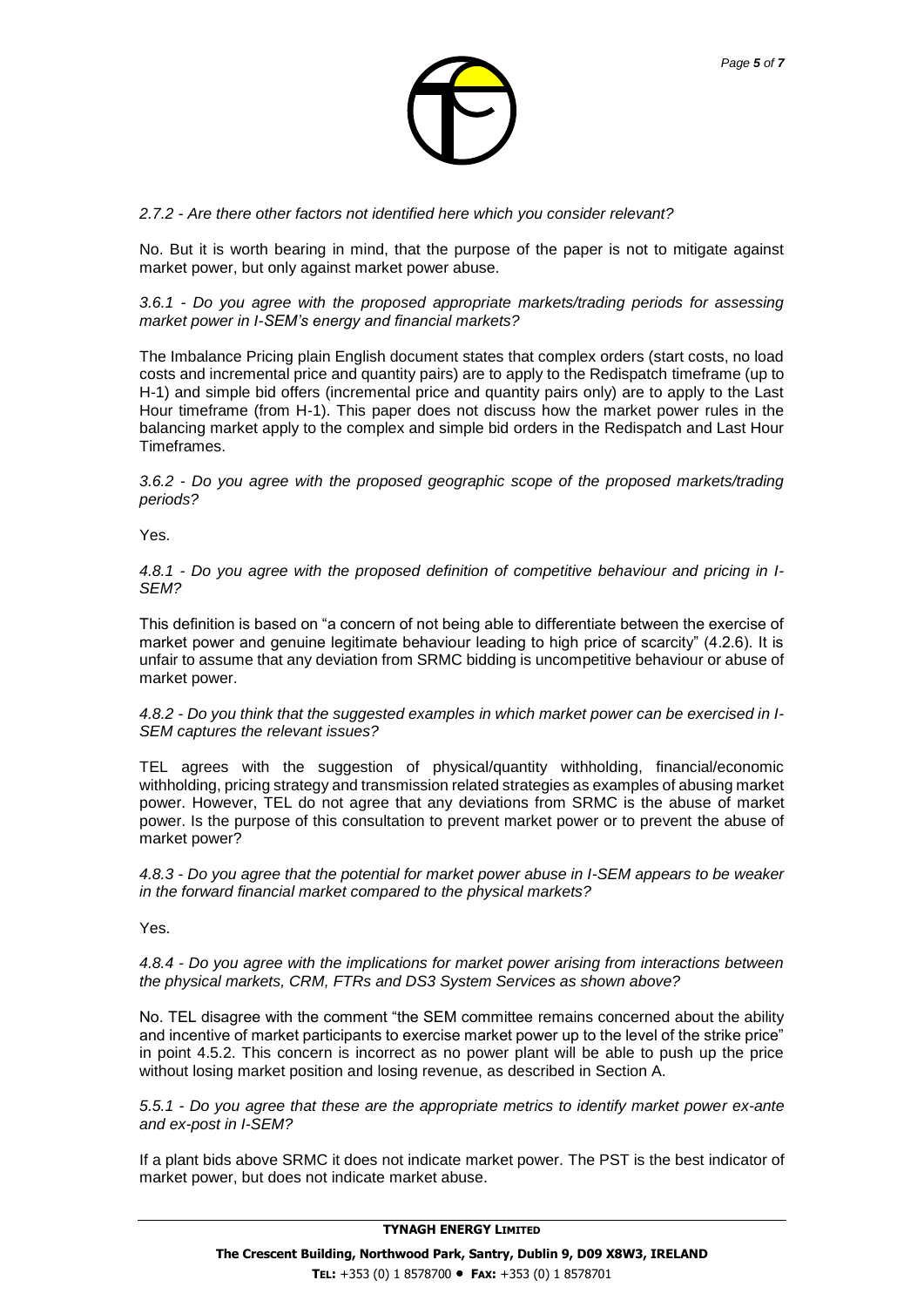

*5.5.2 - Are there other metrics that you consider should be applied?* 

No. But the operational constraints should be borne in mind.

#### *6.7.1 - Do you agree with the approach taken by the RAs to modelling market power in I-SEM?*

No, as the assumptions used have limitations. The only difference between the day-ahead model and the balancing market model is a 10% increase in demand levels as the balancing market model does not include system operating constraints. 6.5.4 states the analysis was "meant to illustrate how shorter-term supply-demand condition might look for energy actions in the balancing market and ignores non-energy actions and local market power". This is a significant limitation considering the balancing market will be predominately non-energy actions.

*6.7.2 - Do you agree with the conclusions for I-SEM market power that have been drawn from the modelling results?* 

The results show the potential market power participants could have in the day-ahead market. However, this does not mean market power abuse has occurred. The lack of system operating constraints in the balancing market means there are limitations in the results for participant's market power in the balancing market.

*7.4.1 - Do you agree with the SEM Committee's view on the effectiveness of each of the SEM market power mitigation measures?* 

Yes.

*7.4.2 - Are there any particular aspects of the SEM market power mitigation strategy that you think should be applied differently, especially in relation to I-SEM?* 

Similar to 2.6.1.5, TEL believe that "the need for market rules to be targeted at dominant players/ESB rather than at all participants."

*8.12.1 - Do you agree with the five key principles for assessing market power mitigation policies as outlined in this section 8.3? If you think there should be alternatives, please state the reasoning.* 

Yes. All of the principles are critical to the success of policies and neither principle should be sacrificed.

*8.12.2 - For the Forward Contracting Obligation:* 

*- What should be the measure and threshold that results in a market participant being included or excluded in the FCO, i.e. what is its applicability?* 

If generation market share is greater than 15% then that market participant should be included in the FCO.

*- What should be the volume and product definition of forward contracting required from a market participant who falls under the FCO?* 

*- How should the price be set for the volume contracted under the FCO?* 

There should be an obligation to sell a forecast volume of FCOs with the RA's setting the reserve price and allowing the market to bid up the price in an auction.

#### **TYNAGH ENERGY LIMITED**